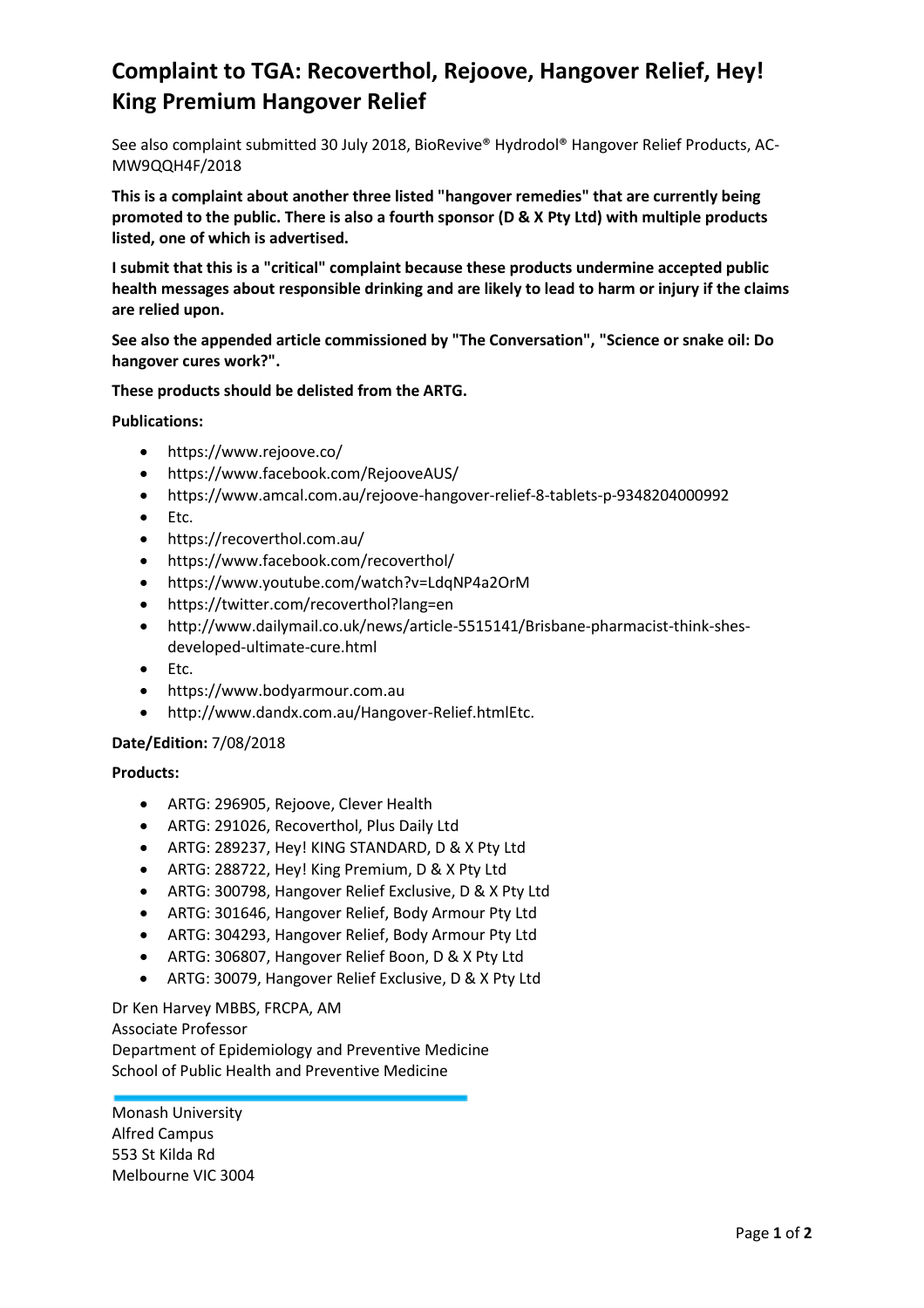## **Complaint to TGA: Recoverthol, Rejoove, Hangover Relief, Hey! King Premium Hangover Relief**

Mobile: +61 419181910 Email: [kenneth.harvey@monash.edu](mailto:kenneth.harvey@monash.edu) WWW: [www.medreach.com.au](http://www.medreach.com.au/) 7 August 2018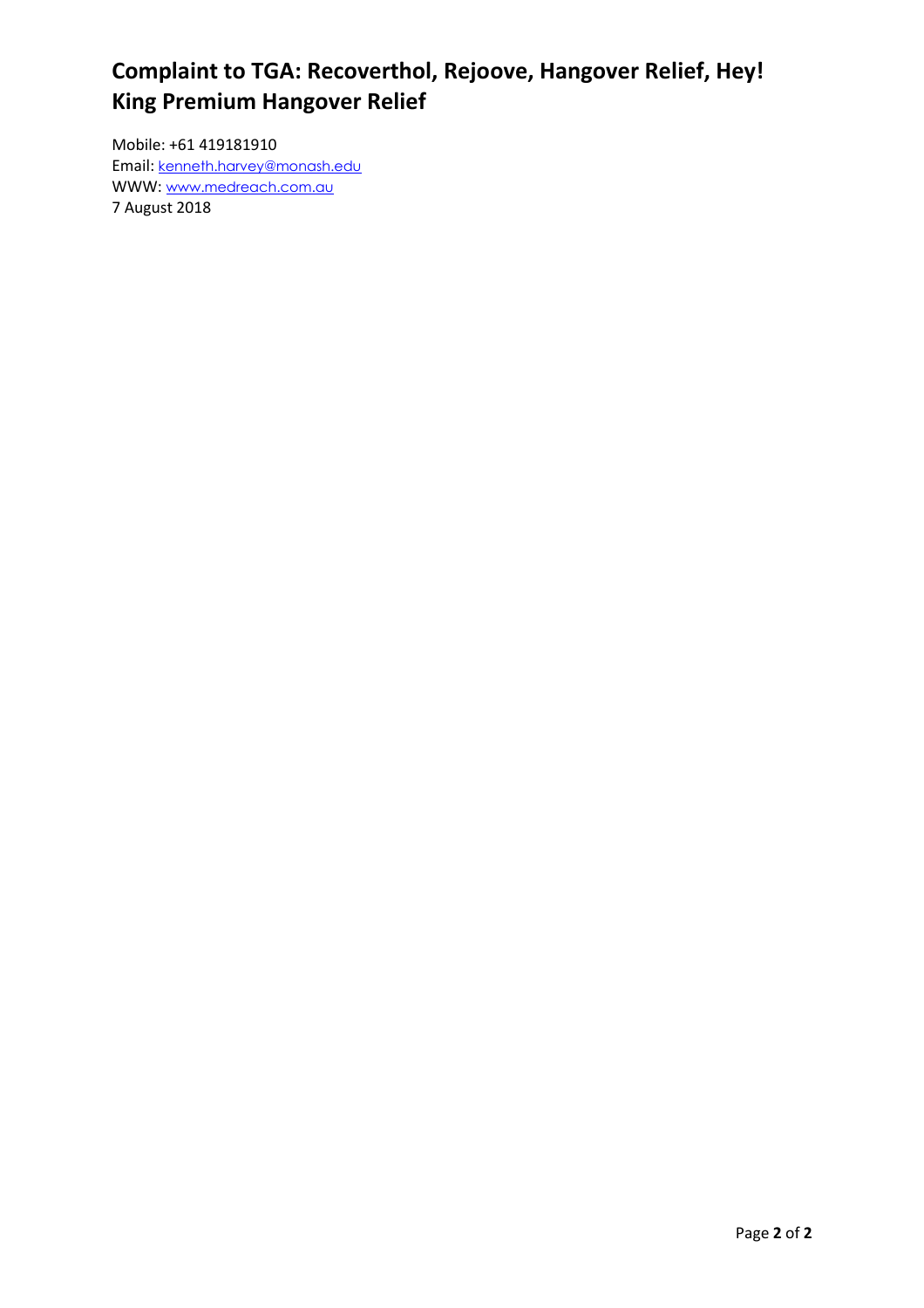# **Science or snake oil: Do hangover cures work?**

#### **Authors**

- 1. **Ken [Harvey](https://theconversation.com/profiles/ken-harvey-218)** Associate Professor, School of Public Health and Preventive Medicine, Monash University
- 2. **[Paulina](https://theconversation.com/profiles/paulina-stehlik-241148) Stehlik** Senior research fellow, Bond University



Hangover products advertised in Australia.

The recent article in 'The Conversation', "[Drink, drank, drunk](https://theconversation.com/drink-drank-drunk-what-happens-when-we-drink-alcohol-in-four-short-videos-100206)" prompted us to review the [2015](https://theconversation.com/got-a-hangover-heres-whats-happening-in-your-body-51027)  [article on hangovers](https://theconversation.com/got-a-hangover-heres-whats-happening-in-your-body-51027) which concluded, "there is no cure".

Since that article was published, eight "hangover" products have been listed on the Australian Register of Therapeutic Goods (ARTG). Three are currently marketed [\(Recoverthol,](https://recoverthol.com.au/) [Rejoove](https://www.rejoove.co/) and [Hydrodol.](https://hydrodol.com.au/) Another, ([Body Armour™ Hangover Relief\)](https://www.bodyarmour.com.au/) is "coming soon". The marketing status of four others listed by D & X Pty Ltd is uncertain. These new products make strong claims:

- 1. Recoverthol is "Australian formulated and tested". "Avoid hangover symptoms, just snap and pour 1 vial into your first drink". "Party with protection".
- 2. Hydrodol provides, "Natural hangover relief".
- 3. Rejoove "has been scientifically formulated and tested to provide symptomatic relief of a hangover". "Approved by the Therapeutic Goods Administration (TGA)".
- 4. Body Armour Hangover Relief is, "Australia's best & scientifically proven Hangover Relief".

The four products promoted contain a total of 70 ingredients. The smallest number of ingredients per product was 3, the average 18 and the most 34.

Vitamin B3 (Nicotinamide) was listed in all four products. *Silybum marianum* (Milk thistle), *Pueraria lobata* (Kudzu root), Vitamin B1 (Thiamine), B2 (Riboflavin) B6 (Pyridoxine), B12 (Cyanocobalamin) and an amino acid (cysteine) were found in three products. *Hovenia dulcis* (Japanese Raisin Tree), Vitamin C (ascorbic acid) and Vitamin B5 (calcium pantothenate) were listed in two products.

The [reason](https://www.bodyarmour.com.au/the-science) given for including vitamins and amino acids in hangover products is that the liver only stores limited volumes of enzymes that break down alcohol such as aldehyde dehydrogenase (ALDH). It's claimed that providing additional enzyme co-factors reduces toxic by-products and hangover symptoms.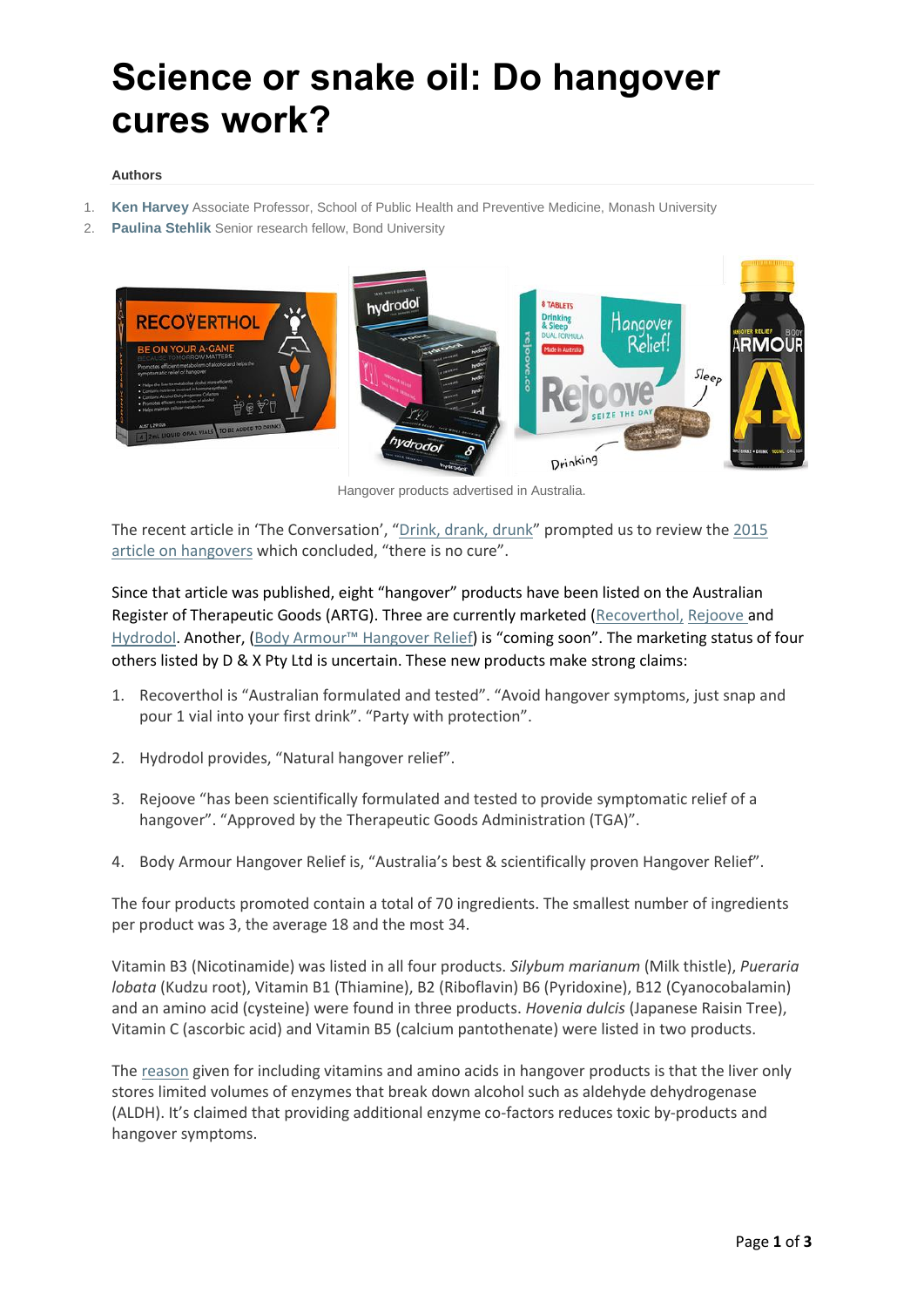# **Science or snake oil: Do hangover cures work?**

Regardless of the attractiveness of this hypothesis, a current search of the scientific literature found no evidence from clinical trials that supplementation with vitamins and amino acids reduces hangover symptoms.

What about herbal ingredients? *Silybum marianum* (Milk thistle) is [said](https://www.rejoove.co/ingredients/) to be "traditionally used… protecting your liver from toxin and environmental pollution related damage".

*Pueraria lobata* (Kudzu root) is another traditional hangover remedy. It's [said](https://www.bodyarmour.com.au/the-science) "to enhance acetaldehyde removal".

*Hovenia dulcis* (Japanese Raisin Tree) is [said](https://www.bodyarmour.com.au/the-science) to be "among the premier anti-hangover herbal medicines in China. There is ample scientific evidence showing it to lower alcohol concentrations in the blood, restoring the liver's activity… and reducing the effect of a hangover".

We investigated the evidence for these claims. We found two systematic reviews [\(2005\)](https://www.bmj.com/content/331/7531/1515) and [\(2017\)](https://www.ncbi.nlm.nih.gov/pubmed/28568743) that looked at hangover cures. None of the ingredients used in hangover cures marked in Australia were mentioned in these reviews.

*Pueraria lobata* (Kudzu root) [has been reported](https://www.tandfonline.com/doi/full/10.3109/19390211.2014.904123) to inhibit aldehyde dehydrogenase and elevate acetaldehyde levels (the opposite of what is claimed above). There is [concern](https://www.ncbi.nlm.nih.gov/pubmed/17980785) that its use in hangover remedies, may predispose subjects to an increased risk of acetaldehyde-related neoplasm and pathology.

We found [one randomised controlled trial](https://www.ncbi.nlm.nih.gov/pubmed?term=28750942) that explored the effect of *Hovenia dulcis* in alleviating hangover symptoms. Among 14 items hangover symptoms evaluated, headache, dizziness and weakness were improved in the intervention group compared to the controls ( $P < 0.05$ ). The limitations of this study included a small sample size, no female subjects, only Korean Soju was tested, and a relatively short study period (12 h). These results need replication with a larger number of mixed sex and age subjects and a variety of alcohol preparations.

Australian products containing *Hovenia dulcis* do not appear to use the standardised extract used in the above small trial and the amount contained (according to their ARTG entries) varies, Rejoove 75 mg (2 tablets recommended); Body Armour Hangover Relief 30 mg/mL (100 ml recommended). In our opinion, the limited scientific evidence about this ingredient does not support the strong advertising claims made.

The TGA accepts "[traditional evidence](https://www.tga.gov.au/publication/evidence-guidelines)" (use for over 75 years) for indications and claims of [listed](https://www.tga.gov.au/listed-medicines)  [medicines.](https://www.tga.gov.au/listed-medicines) Indeed, the [controversial](https://www.smh.com.au/opinion/new-list-of-permitted-advertising-lines-for-complementary-medicine-products-does-little-to-protect-consumers-20180208-h0vrwm.html) [Therapeutic Goods \(Permissible Indications\) Determination](https://www.legislation.gov.au/Details/F2018L00215)  [No.1 of 2018](https://www.legislation.gov.au/Details/F2018L00215) specifically allows "Decrease/ reduce/ relieve symptoms associated with occasional overindulgence" albeit with the caveat, "Product presentation must not imply or refer to excess consumption of alcohol".

A complaint to the TGA alleged that advertisements such as the following breach the above provision.